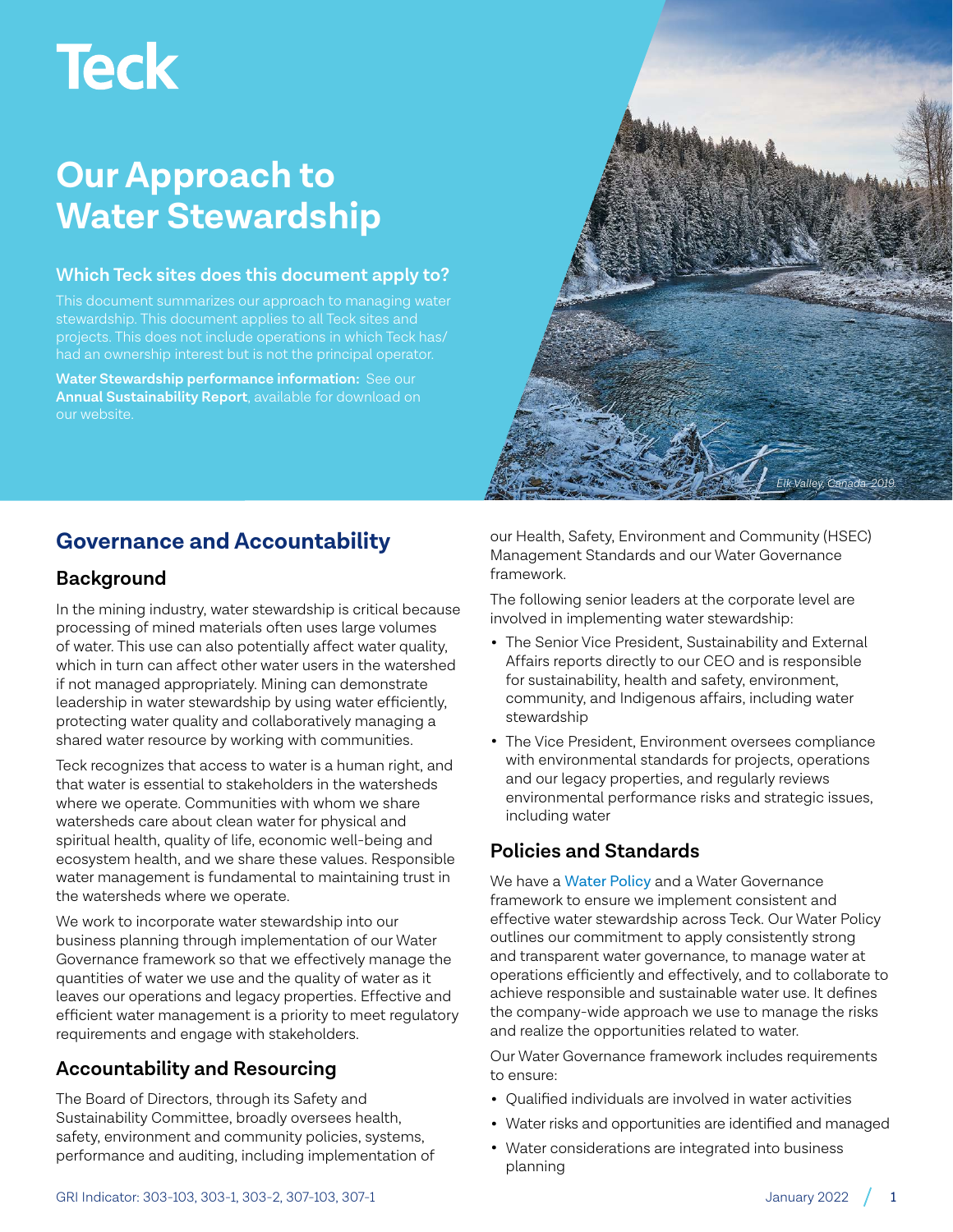- Water expertise is developed and knowledge is shared across the organization
- Mechanisms are in place for evaluating and reporting on water performance

#### **Memberships, Partnerships and External Commitments**

We work with various local, national and international organizations and programs to support improvements in water stewardship across the industry:

- I[nternational Council on Mining and Metals \(ICMM\):](https://www.icmm.com/en-gb)  A global industry association that represents leading international mining and metals companies who are required to implement the ICMM 10 Principles, including Principle 6 (6.2—Water Stewardship) on environmental performance; we use the ICMM water reporting definitions and guidance for all water-related metrics
- [Mining Association of Canada \(MAC\):](http://mining.ca/) Promotes the development of Canada's mining and mineral processing industry; through MAC, we are required to implement the Towards Sustainable Mining program, which aids in improving industry performance
- [Canada's Oil Sands Innovation Alliance \(COSIA\):](http://www.cosia.ca/) An alliance of oil sands producers focused on accelerating improvement in environmental performance in Canada's oil sands through collaborative action and innovation
- [UN Global Compact Water Action Platform \(CEO Water](https://ceowatermandate.org/)  [Mandate\):](https://ceowatermandate.org/) A commitment to adopt and implement the mandate's strategic framework and its six core elements for water management
- [International Organization for Standardization \(ISO\)](https://www.iso.org/iso-14001-environmental-management.html)   $14001$ : Eight of our nine operations $^1$  are certified to ISO 14001 for their environmental management systems
- [The Copper Mark:](https://coppermark.org/) An assurance framework developed by the International Copper Association in 2019 to promote industry-wide responsible copper production practices and to demonstrate the industry's commitment to green transition Approach to Managing Water

We work to be a leader in water stewardship by moving beyond compliance and towards collaborative water management practices that focus on sustaining and restoring water resources. Our approach to water management is based on three pillars: protecting water quality, improving water management and use efficiency, and engaging collaboratively within our watersheds.

# **Approach to Managing Water**

We work to be a leader in water stewardship by moving beyond compliance and towards collaborative water management practices that focus on sustaining and restoring water resources. Our approach to water management is based on three pillars: protecting water quality, improving water management and use efficiency, and engaging collaboratively within our watersheds.

# **Identifying Water Risks and Opportunities**

Water risks and opportunities are used to inform decision-making at each of our sites throughout exploration, development, operation and closure, and at the corporate level to inform strategic planning activities. Each operation completes a water risk and opportunity assessment, and priority risks are used by each operation and business function to maintain and biannually update their risk registers in accordance with a standardized risk management system approach to identifying and assessing all risks. We employ a variety of techniques and tools to assess water-related risks, including internal company knowledge and tools, water-risk guidance and tools such as the World Resources Institute's Aqueduct tool.

At the company level, water is integrated into a comprehensive, company-wide strategic-level risk assessment process. The Board of Directors Safety and Sustainability Committee, as well as the HSEC Risk Management Committee include water risks as part of their scope. We also use qualified water professionals and independent third-party review processes to guide and review our decision-making related to water.

## **Protecting Water Quality**

A key component to how we manage water quality at each operation is ensuring compliance with applicable standards, regulations and permits. The other key component is undertaking aquatic life and ecosystem assessments that use scientifically rigorous evaluations and projections for ecosystem health.

Our practices include frequent monitoring of existing and reference conditions, and planning for future conditions, so that we can manage the risks and realize the opportunities related to water. As part of our practices, we report on water quality measurements and trends to relevant authorities, and adaptively manage our activities. We are also implementing a Source Control Program, to assess and advance innovative technologies, and to prevent and minimize our impact on water quality, including metals leaching (ML) and acid rock drainage (ARD) from mined materials.

Each location has specific water considerations that depend on the local context. For example, we actively [manage water quality in the Elk Valley region of British](https://www.teck.com/responsibility/sustainability-topics/water/water-quality-in-the-elk-valley/)  [Columbia,](https://www.teck.com/responsibility/sustainability-topics/water/water-quality-in-the-elk-valley/) where Teck operates four steelmaking coal operations, and we are implementing a groundwater remediation plan at our Trail Operations in British Columbia. We also monitor and report on water quality and aquatic health in the Elk Valley. Making this information broadly available helps advance community knowledge and understanding, and can accelerate the pace of scientific progress and innovation. Our monitoring activities include regular water quality monitoring of surface and groundwater, and monitoring of aquatic health through

<sup>&</sup>lt;sup>1</sup> Includes Highland Valley Copper, Red Dog, Trail, Carmen de Andacollo and our four steelmaking coal operations in the Elk Valley. This does not include operations in which Teck has/had an ownership interest but is not the operator, e.g., Antamina and Fort Hills.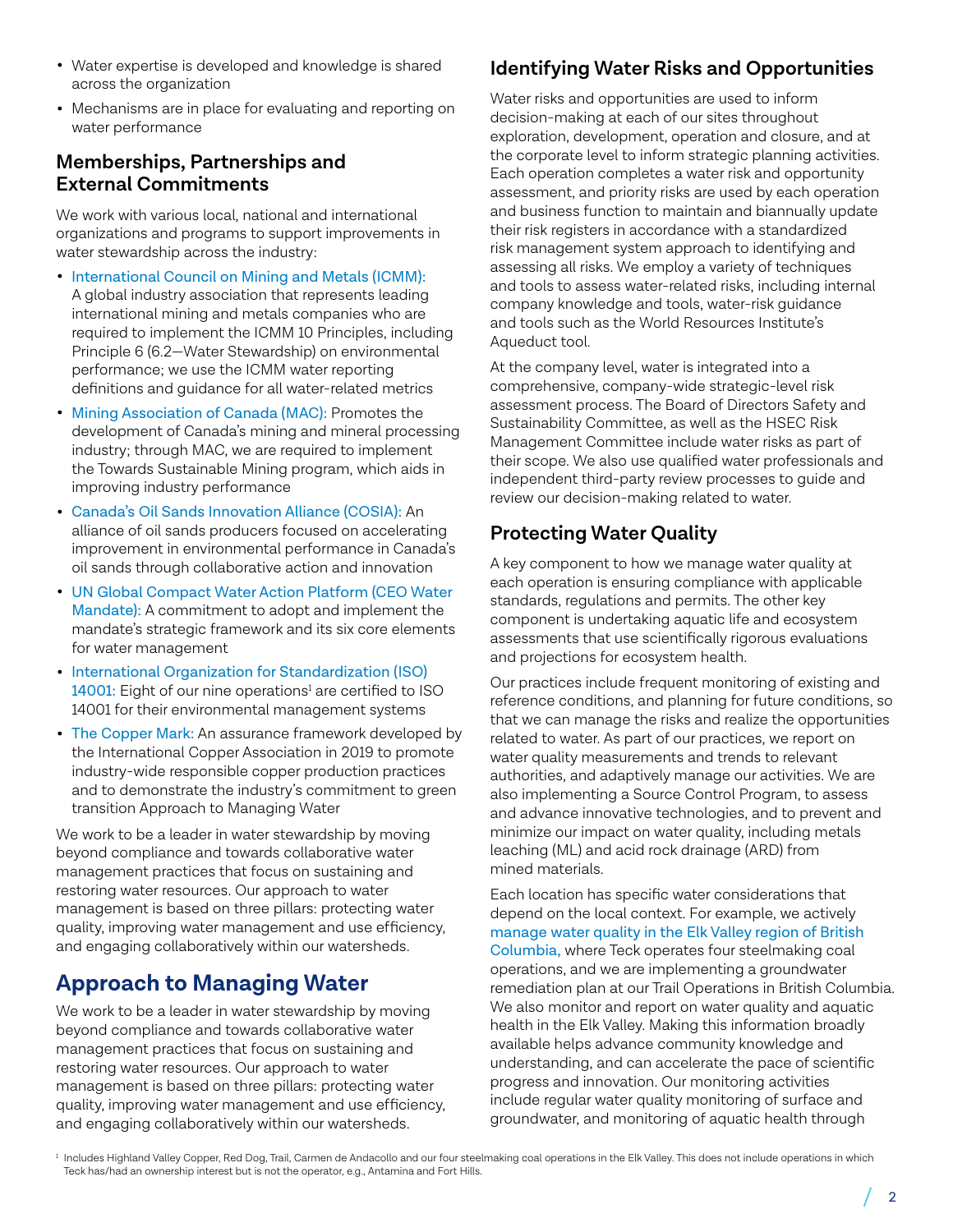programs such as Regional Aquatic Effects Monitoring and Local Aquatic Effects Monitoring. The results are typically reported annually by professional scientists and reviewed by external experts. For example, in the Elk Valley, an Environmental Monitoring Committee was established to provide science-based and Ktunaxa traditional knowledge advice and input to Teck and regulators relative to our monitoring programs. Teck's water-related impacts are assessed as part of permit applications and environmental impact assessment processes, which are publicly available through agency websites.

#### **Improving Water Management and Use Efficiency**

We continuously work on optimizing our water use, thereby minimizing our consumption of fresh water. We focus on reducing our fresh water intake and maximizing the reuse of water to increase water availability for others near our operations in water-scarce regions.

We use water to support material processing and transport activities, for cooling and for dust control. A portion of the water we withdraw for use is consumed, as it is either entrained in our products or tailings, or is lost through evaporative processes. The water we withdraw for use is obtained primarily from where our operations interface with surface water and groundwater systems, and we are increasingly moving to seawater sources for our water supply in water-scarce regions such as northern Chile.

We discharge a significant proportion of our water withdrawals without use and, where practical, we discharge this water as close as possible to the withdrawal location. The water we discharge is monitored and treated if necessary. We operate in jurisdictions with existing stringent water quality standards, and use local standards to determine treatment requirements and to assess compliance. Local standards are also used as a starting point to inform site-specific water criteria. We also classify and report on water types in accordance with industryspecific requirements defined by ICMM. The majority of our discharge undergoes primary treatment, with a significant portion of water also undergoing tertiary treatment.

Each operation maintains a Water Management Plan (WMP). Annually, we update WMPs in conjunction with the update of each operation's water balance. The plans describe how the operation fits into the local watershed and its associated regulatory context. WMPs also describe how we manage water now and in the future, in order to:

- Contribute to meeting our water goals
- Provide direction and strategies to address water management risks and opportunities
- Define how water performance will be monitored and reviewed

Site-wide water balances at each operation provide an understanding of water inputs, consumption, and reuse/ recycle and discharge volumes at each operation. We use water balances as a decision-making tool to assess water management alternatives, to evaluate an operation's water management performance and to provide water data for our company-wide reporting.

#### **Groundwater**

We monitor and model local groundwater resources to determine rates of drawdown and to ensure long-term protection of these water sources. Forecasts of future availability and use are developed to guide decisionmaking and to ensure the aquifers are protected for the benefit of local water users in the future.

#### **Water Stewardship in Water-Stressed Regions**

Our Carmen de Andacollo and Quebrada Blanca operations are located in regions where water is scarce. Viable water use and supply options are considered when planning projects and assessing potential expansions or extensions.

A broad range of scenarios is developed and assessed, including, for example, the use of desalinated water at our Quebrada Blanca Phase 2 project.

At Carmen de Andacollo Operations, Teck is a member of the Pan de Azúcar Mesa Hídrica, a regional group of stakeholders for the management of common water issues. Teck was also central to the creation of the Culcatán Mesa Hídrica, which are multi-stakeholder forums to manage water in water-stressed areas.

#### **Engaging Collaboratively Within Our Watersheds**

Access to clean and sufficient water by others in the watersheds where we operate is important to us and to our stakeholders. When implementing our water management practices, we consider and engage with other water users in the watersheds to promote water stewardship.

As part of this process, we are incorporating the approach defined in ICMM's [guide to catchment-based water](https://www.icmm.com/en-gb/guidance/environmental-stewardship/catchment-based-water-management)  [management](https://www.icmm.com/en-gb/guidance/environmental-stewardship/catchment-based-water-management) to identify, evaluate and respond to waterrelated risks and opportunities in our watersheds. One example of a watershed-based approach is in the Elk Valley, where four of our steelmaking coal operations are located, and where we actively engage stakeholders in the implementation of the [Elk Valley Water Quality Plan.](https://www.teck.com/responsibility/sustainability-topics/water/water-quality-in-the-elk-valley/)

#### **Our Targets and Commitments**

Our sustainability strategy outlines our goals in relation to continuously improving water stewardship at our operations.

#### **Strategic Priorities:**

- Transition to seawater or low-quality water sources for all operations in water-scarce regions by 2040
- Implement innovative water management and water treatment solutions to protect water quality downstream of all our operations